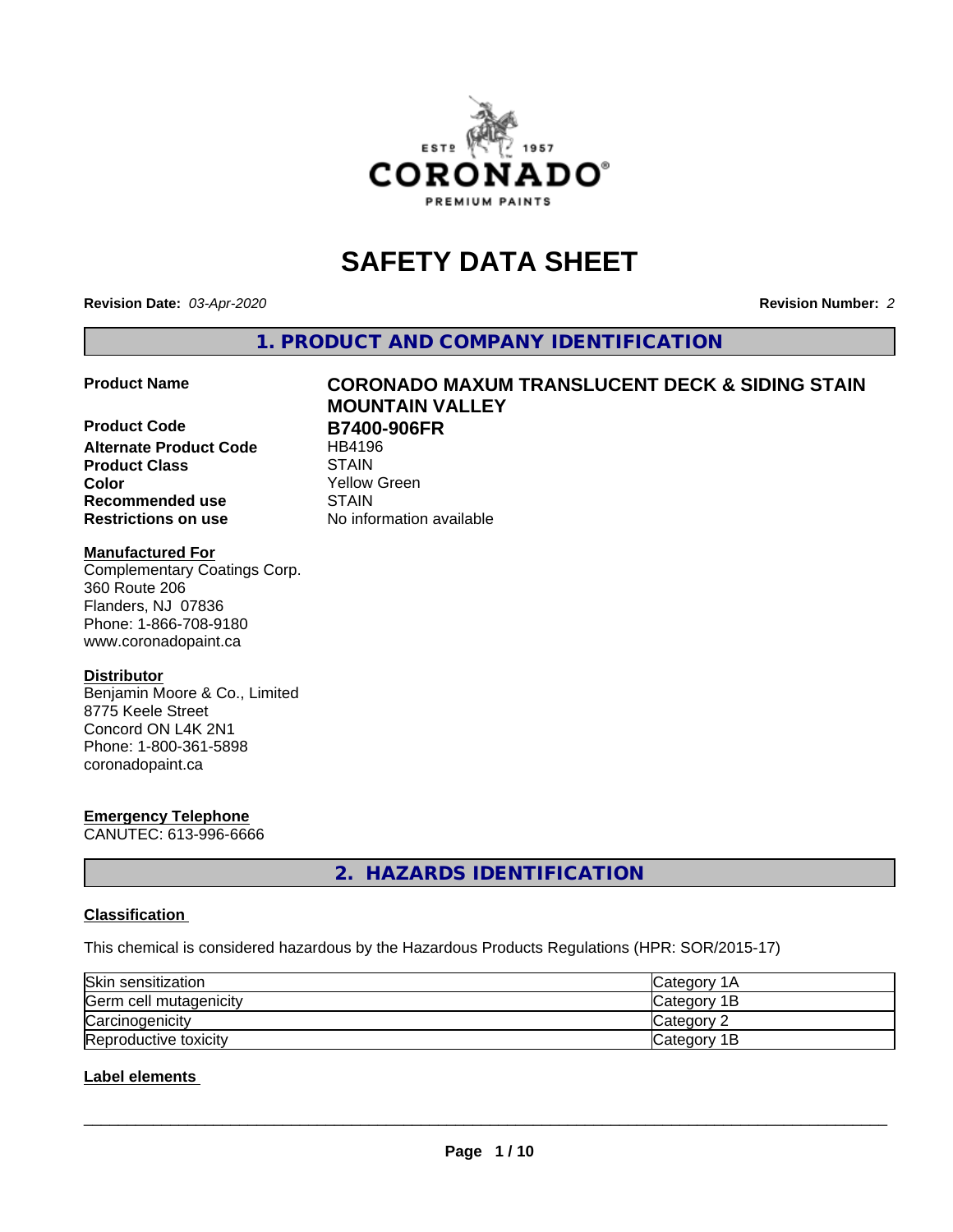#### **Danger**

#### **Hazard statements**

May cause an allergic skin reaction May cause genetic defects Suspected of causing cancer May damage fertility or the unborn child



**Appearance** liquid **CODO** *Appearance liquid* **Odor** *CODO CODO* **<b>***CODO CODO CODO CODO CODO* 

#### **Precautionary Statements - Prevention**

Obtain special instructions before use Do not handle until all safety precautions have been read and understood Use personal protective equipment as required Avoid breathing dust/fume/gas/mist/vapors/spray Contaminated work clothing should not be allowed out of the workplace Wear protective gloves

#### **Precautionary Statements - Response**

IF exposed or concerned: Get medical advice/attention **Skin** IF ON SKIN: Wash with plenty of soap and water If skin irritation or rash occurs: Get medical advice/attention Wash contaminated clothing before reuse

#### **Precautionary Statements - Storage**

Store locked up

#### **Precautionary Statements - Disposal**

Dispose of contents/container to an approved waste disposal plant

#### **Other information**

No information available

| <b>Chemical name</b> | CAS No.       | Weight-% | <b>Hazardous Material</b><br>registry number<br>(HMIRA reaistry #) | Date HMIRA filed and<br>Information Review Act Idate exemption granted<br>(if applicable) |
|----------------------|---------------|----------|--------------------------------------------------------------------|-------------------------------------------------------------------------------------------|
| Propylene glycol     | $57 - 55 - 6$ | - 5%     |                                                                    |                                                                                           |

### **3. COMPOSITION INFORMATION ON COMPONENTS**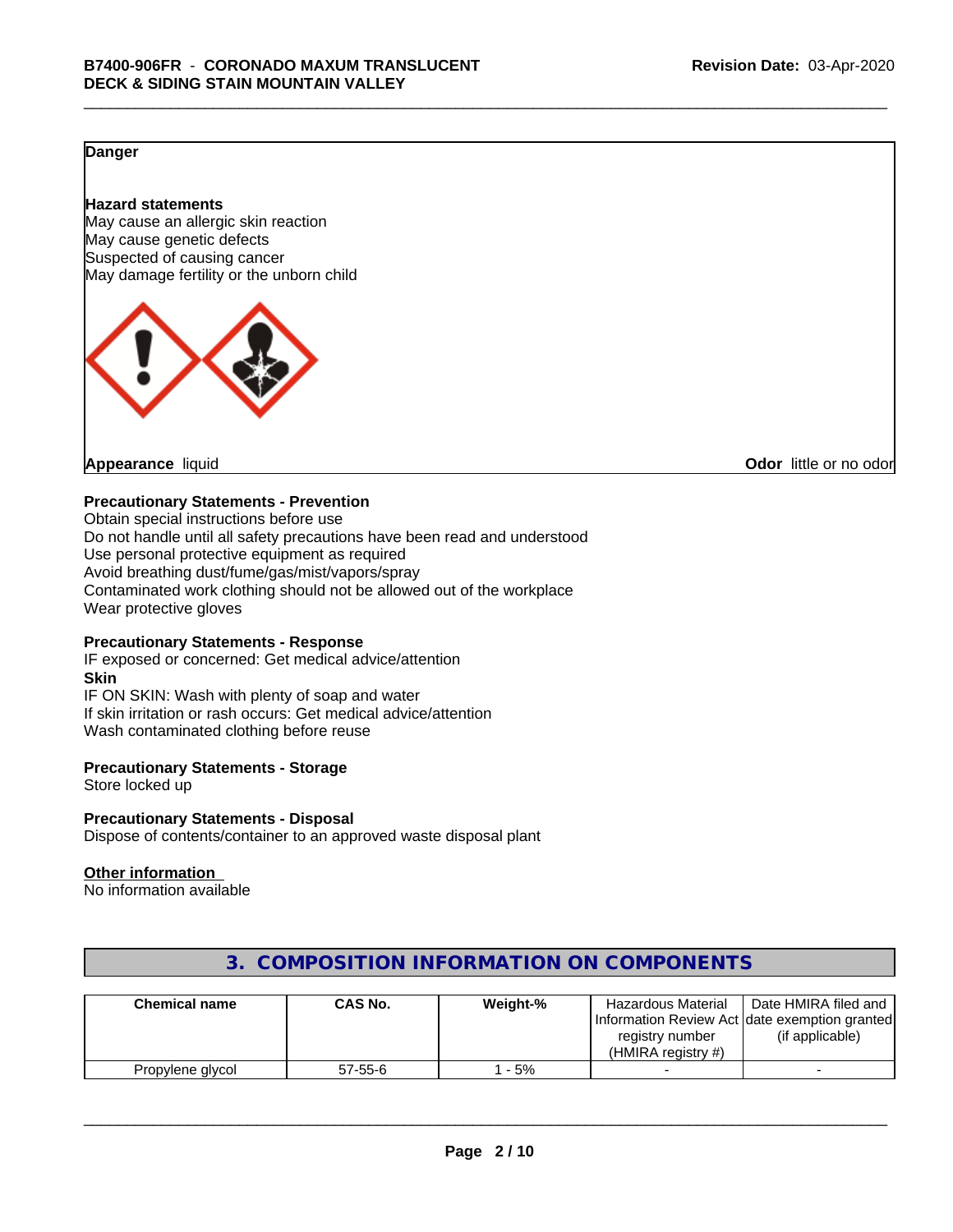#### \_\_\_\_\_\_\_\_\_\_\_\_\_\_\_\_\_\_\_\_\_\_\_\_\_\_\_\_\_\_\_\_\_\_\_\_\_\_\_\_\_\_\_\_\_\_\_\_\_\_\_\_\_\_\_\_\_\_\_\_\_\_\_\_\_\_\_\_\_\_\_\_\_\_\_\_\_\_\_\_\_\_\_\_\_\_\_\_\_\_\_\_\_ **B7400-906FR** - **CORONADO MAXUM TRANSLUCENT DECK & SIDING STAIN MOUNTAIN VALLEY**

| Poly(oxy-1,2-ethanediyl),<br>.alpha.-[3-[3-(2H-benzotriazol-2-<br>yl)-5-(1,1-dimethylethyl)-4-hydro<br>xyphenyl]-1-oxopropyl]-.omega.-<br>hydroxy-                                                                              | 104810-48-2 | $0.1 - 0.25\%$ |  |
|---------------------------------------------------------------------------------------------------------------------------------------------------------------------------------------------------------------------------------|-------------|----------------|--|
| Decanedioic acid,<br>$bis(1,2,2,6,6-pentamentlyl-4-pip)$<br>eridinyl) ester                                                                                                                                                     | 41556-26-7  | $0.1 - 0.25\%$ |  |
| Carbamic acid,<br>1H-benzimidazol-2-yl-, methyl<br>ester                                                                                                                                                                        | 10605-21-7  | $0.1 - 0.25%$  |  |
| Poly(oxy-1,2-ethanediyl),<br>.alpha.-[3-[3-(2H-benzotriazol-2-<br>yl)-5-(1,1-dimethylethyl)-4-hydro<br>xyphenyl]-1-oxopropyl]-.omega.-<br>[3-[3-(2H-benzotriazol-2-yl)-5-(1,<br>1-dimethylethyl)-4-hydroxyphen<br>yll-1-oxoprop | 104810-47-1 | $0.1 - 0.25%$  |  |
| Cobalt neodecanoate                                                                                                                                                                                                             | 27253-31-2  | $0.1 - 0.25%$  |  |

\*The exact percentage (concentration) of composition has been withheld as a trade secret

# **4. FIRST AID MEASURES**

| <b>General Advice</b>                  | If symptoms persist, call a physician. Show this safety data<br>sheet to the doctor in attendance.                                                                                                                                     |
|----------------------------------------|----------------------------------------------------------------------------------------------------------------------------------------------------------------------------------------------------------------------------------------|
| <b>Eye Contact</b>                     | Rinse thoroughly with plenty of water for at least 15<br>minutes and consult a physician.                                                                                                                                              |
| <b>Skin Contact</b>                    | Wash off immediately with soap and plenty of water while<br>removing all contaminated clothes and shoes. If skin<br>irritation persists, call a physician. Wash clothing before<br>reuse. Destroy contaminated articles such as shoes. |
| <b>Inhalation</b>                      | Move to fresh air. If symptoms persist, call a physician.                                                                                                                                                                              |
| Ingestion                              | Clean mouth with water and afterwards drink plenty of<br>water. Consult a physician if necessary.                                                                                                                                      |
| <b>Most Important Symptoms/Effects</b> | May cause allergic skin reaction.                                                                                                                                                                                                      |
| <b>Notes To Physician</b>              | Treat symptomatically.                                                                                                                                                                                                                 |
|                                        |                                                                                                                                                                                                                                        |

**5. FIRE-FIGHTING MEASURES**

| <b>Suitable Extinguishing Media</b>                                                                           | Use extinguishing measures that are appropriate to local<br>circumstances and the surrounding environment. |
|---------------------------------------------------------------------------------------------------------------|------------------------------------------------------------------------------------------------------------|
| Protective equipment and precautions for firefighters As in any fire, wear self-contained breathing apparatus | pressure-demand, MSHA/NIOSH (approved or equivalent)<br>and full protective gear.                          |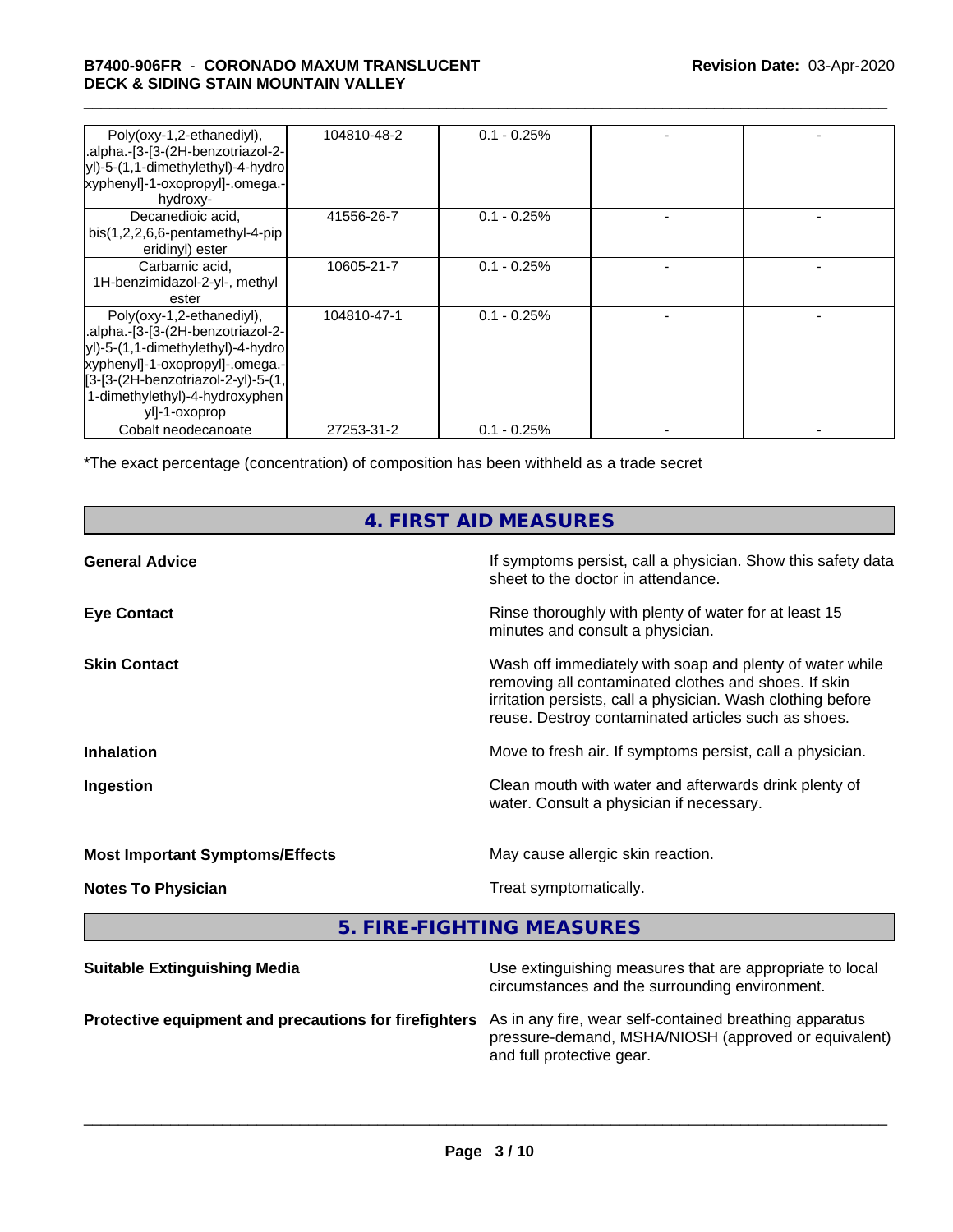| <b>Specific Hazards Arising From The Chemical</b>                                | Closed containers may rupture if exposed to fire or<br>extreme heat. |
|----------------------------------------------------------------------------------|----------------------------------------------------------------------|
| Sensitivity to mechanical impact                                                 | No                                                                   |
| Sensitivity to static discharge                                                  | No.                                                                  |
| <b>Flash Point Data</b><br>Flash point (°F)<br>Flash Point (°C)<br><b>Method</b> | Not applicable<br>Not applicable<br>Not applicable                   |
| <b>Flammability Limits In Air</b>                                                |                                                                      |
| Lower flammability limit:<br><b>Upper flammability limit:</b>                    | Not applicable<br>Not applicable                                     |
| <b>NFPA</b><br>Health: 2<br>Flammability: 0                                      | <b>Special: Not Applicable</b><br><b>Instability: 0</b>              |
| <b>NFPA Legend</b><br>0 Not Hozordoug                                            |                                                                      |

- 0 Not Hazardous
- 1 Slightly
- 2 Moderate
- 3 High
- 4 Severe

*The ratings assigned are only suggested ratings, the contractor/employer has ultimate responsibilities for NFPA ratings where this system is used.*

*Additional information regarding the NFPA rating system is available from the National Fire Protection Agency (NFPA) at www.nfpa.org.*

## **6. ACCIDENTAL RELEASE MEASURES**

| <b>Personal Precautions</b>      | Avoid contact with skin, eyes and clothing. Ensure<br>adequate ventilation.                          |
|----------------------------------|------------------------------------------------------------------------------------------------------|
| <b>Other Information</b>         | Prevent further leakage or spillage if safe to do so.                                                |
| <b>Environmental precautions</b> | See Section 12 for additional Ecological Information.                                                |
| <b>Methods for Cleaning Up</b>   | Soak up with inert absorbent material. Sweep up and<br>shovel into suitable containers for disposal. |

#### **7. HANDLING AND STORAGE**

| <b>Handling</b>               | Avoid contact with skin, eyes and clothing. Avoid breathing<br>vapors, spray mists or sanding dust. In case of insufficient<br>ventilation, wear suitable respiratory equipment. |
|-------------------------------|----------------------------------------------------------------------------------------------------------------------------------------------------------------------------------|
| <b>Storage</b>                | Keep container tightly closed. Keep out of the reach of<br>children.                                                                                                             |
| <b>Incompatible Materials</b> | No information available                                                                                                                                                         |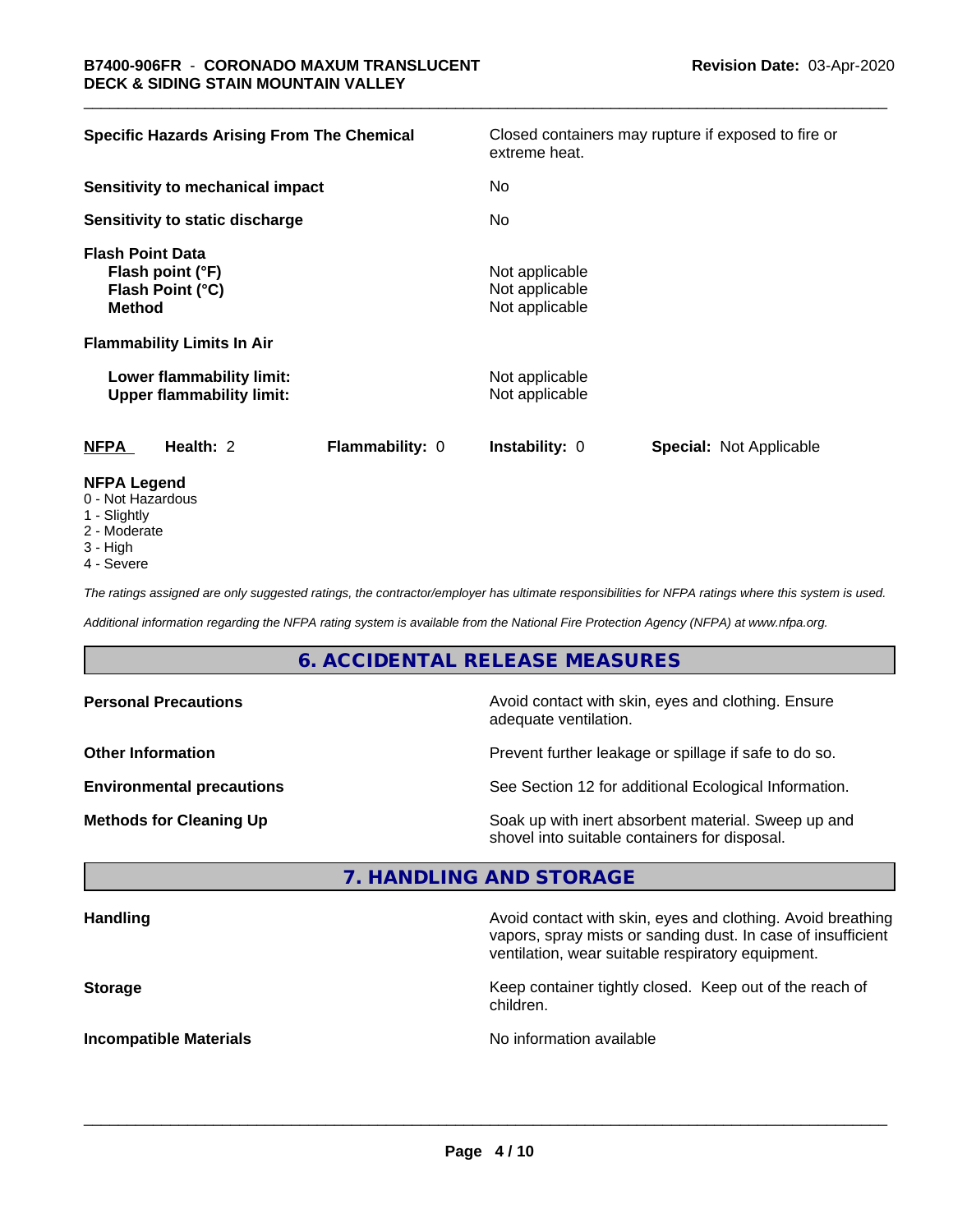### **8. EXPOSURE CONTROLS/PERSONAL PROTECTION**

#### **Exposure Limits**

| <b>Chemical name</b> | <b>ACGIH TLV</b> | Alberta | <b>British Columbia</b> | Ontario                        | Quebec |
|----------------------|------------------|---------|-------------------------|--------------------------------|--------|
| Propylene glycol     | N/E              | N/E     | N/E                     | 10 mg/m $3$ - TWA              | N/E    |
|                      |                  |         |                         | 50 ppm - TWA                   |        |
|                      |                  |         |                         | TWA<br>155 mg/m <sup>3</sup> - |        |

#### **Legend**

ACGIH - American Conference of Governmental Industrial Hygienists Alberta - Alberta Occupational Exposure Limits British Columbia - British Columbia Occupational Exposure Limits Ontario - Ontario Occupational Exposure Limits Quebec - Quebec Occupational Exposure Limits N/E - Not established

#### **Personal Protective Equipment**

**Engineering Measures Ensure** Ensure adequate ventilation, especially in confined areas.

**Eye/Face Protection Safety glasses with side-shields.** 

**Skin Protection Protection Protective gloves and impervious clothing. Respiratory Protection Exercise 2018** Use only with adequate ventilation. In operations where exposure limits are exceeded, use a NIOSH approved respirator that has been selected by a technically qualified person for the specific work conditions. When spraying the product or applying in confined areas, wear a NIOSH approved respirator specified for paint spray or organic vapors.

**Hygiene Measures Avoid contact with skin, eyes and clothing. Remove and Avoid contact with skin, eyes and clothing. Remove and Avoid contact with skin, eyes and clothing. Remove and** wash contaminated clothing before re-use. Wash thoroughly after handling.

#### **9. PHYSICAL AND CHEMICAL PROPERTIES**

| Appearance                        | liquid                   |
|-----------------------------------|--------------------------|
| Odor                              | little or no odor        |
| <b>Odor Threshold</b>             | No information available |
| Density (Ibs/gal)                 | $8.55 - 8.65$            |
| <b>Specific Gravity</b>           | $1.02 - 1.04$            |
| рH                                | No information available |
| <b>Viscosity (cps)</b>            | No information available |
| Solubility(ies)                   | No information available |
| <b>Water solubility</b>           | No information available |
| <b>Evaporation Rate</b>           | No information available |
| Vapor pressure                    | No information available |
| Vapor density                     | No information available |
| Wt. % Solids                      | $20 - 30$                |
| Vol. % Solids                     | 15 - 25                  |
| Wt. % Volatiles                   | $70 - 80$                |
| Vol. % Volatiles                  | 75 - 85                  |
| <b>VOC Regulatory Limit (g/L)</b> | < 250                    |
| <b>Boiling Point (°F)</b>         | 212                      |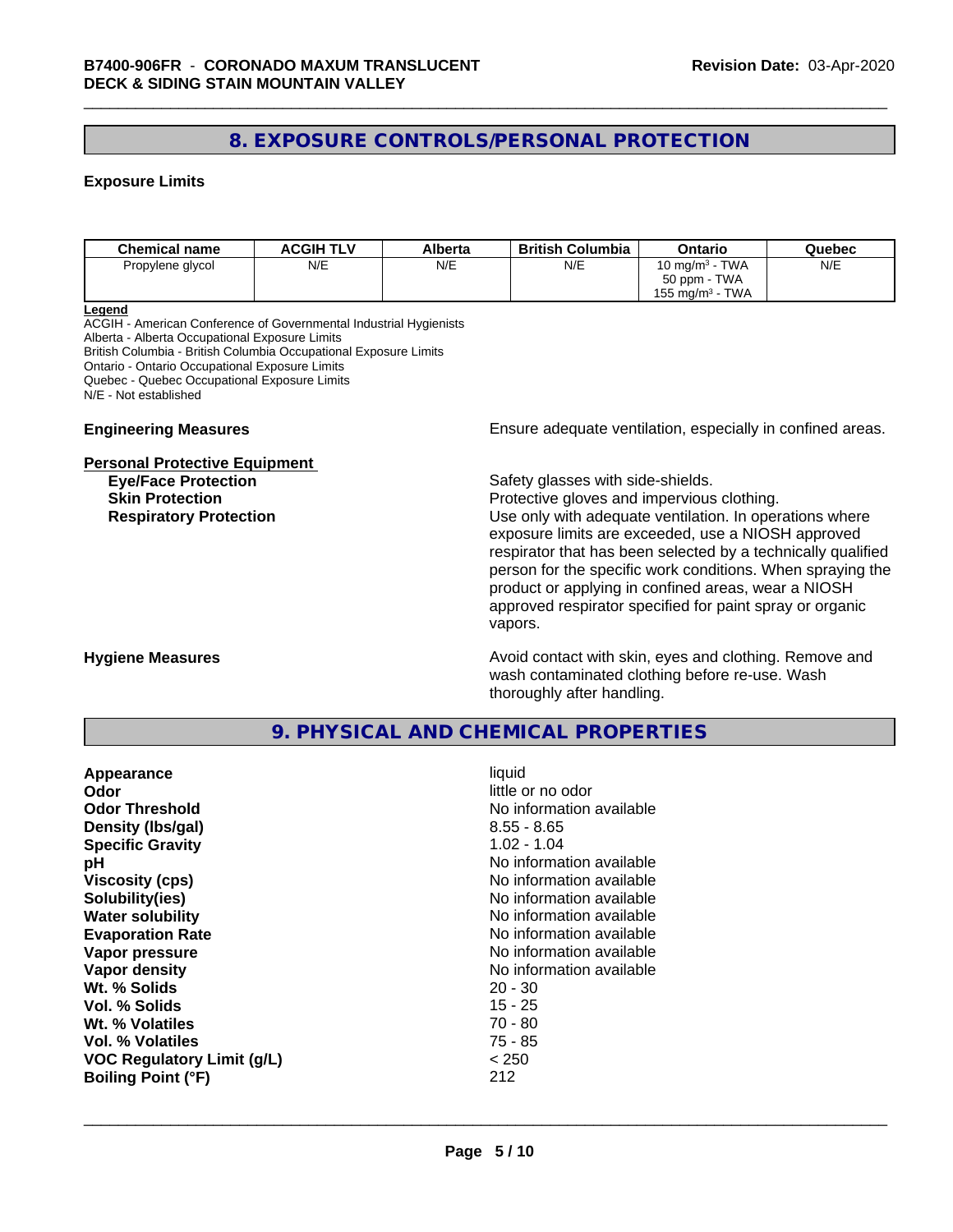**Boiling Point (°C)** 100<br> **Preezing point (°F)** 22 **Freezing point (°F)** 32 **Freezing Point (°C)** 0 **Flash point (°F)**<br> **Flash Point (°C)**<br> **Flash Point (°C)**<br> **C Flash Point (°C)**<br>Method **Flammability (solid, gas)**<br> **Commability limit:**<br>
Upper flammability limit:<br>
Not applicable **Upper flammability limit:**<br> **Lower flammability limit:**<br>
Not applicable<br>
Not applicable **Lower flammability limit: Autoignition Temperature (°F)** No information available **Autoignition Temperature (°C)** No information available **Decomposition Temperature (°F)** No information available **Decomposition Temperature (°C)**<br> **Partition coefficient Partition coefficient Partition coefficient Partition coefficient Partition coefficient Partition coefficient Partition coefficient Partition coefficie** 

**Not applicable No information available** 

#### **10. STABILITY AND REACTIVITY**

| Reactivity |  |  |
|------------|--|--|
|            |  |  |

**Hazardous Decomposition Products** None under normal use.

**Reactivity** Not Applicable

**Chemical Stability** Stable under normal conditions.

**Conditions to avoid Prevent from freezing.** 

**Incompatible Materials No materials** No materials to be especially mentioned.

**Possibility of hazardous reactions** None under normal conditions of use.

### **11. TOXICOLOGICAL INFORMATION**

| <b>Product Information</b><br>Information on likely routes of exposure                     |                                                                                                                 |
|--------------------------------------------------------------------------------------------|-----------------------------------------------------------------------------------------------------------------|
| <b>Principal Routes of Exposure</b>                                                        | Eye contact, skin contact and inhalation.                                                                       |
| <b>Acute Toxicity</b><br><b>Product Information</b>                                        | No information available                                                                                        |
| Symptoms related to the physical, chemical and toxicological characteristics               |                                                                                                                 |
| <b>Symptoms</b>                                                                            | No information available                                                                                        |
| Delayed and immediate effects as well as chronic effects from short and long-term exposure |                                                                                                                 |
| Eye contact                                                                                | May cause slight irritation                                                                                     |
| <b>Skin contact</b>                                                                        | Substance may cause slight skin irritation. Prolonged or<br>repeated contact may dry skin and cause irritation. |
| <b>Inhalation</b>                                                                          | May cause irritation of respiratory tract.                                                                      |
| Ingestion                                                                                  | Ingestion may cause gastrointestinal irritation, nausea,<br>vomiting and diarrhea.                              |
| <b>Sensitization</b>                                                                       | May cause an allergic skin reaction.                                                                            |
|                                                                                            |                                                                                                                 |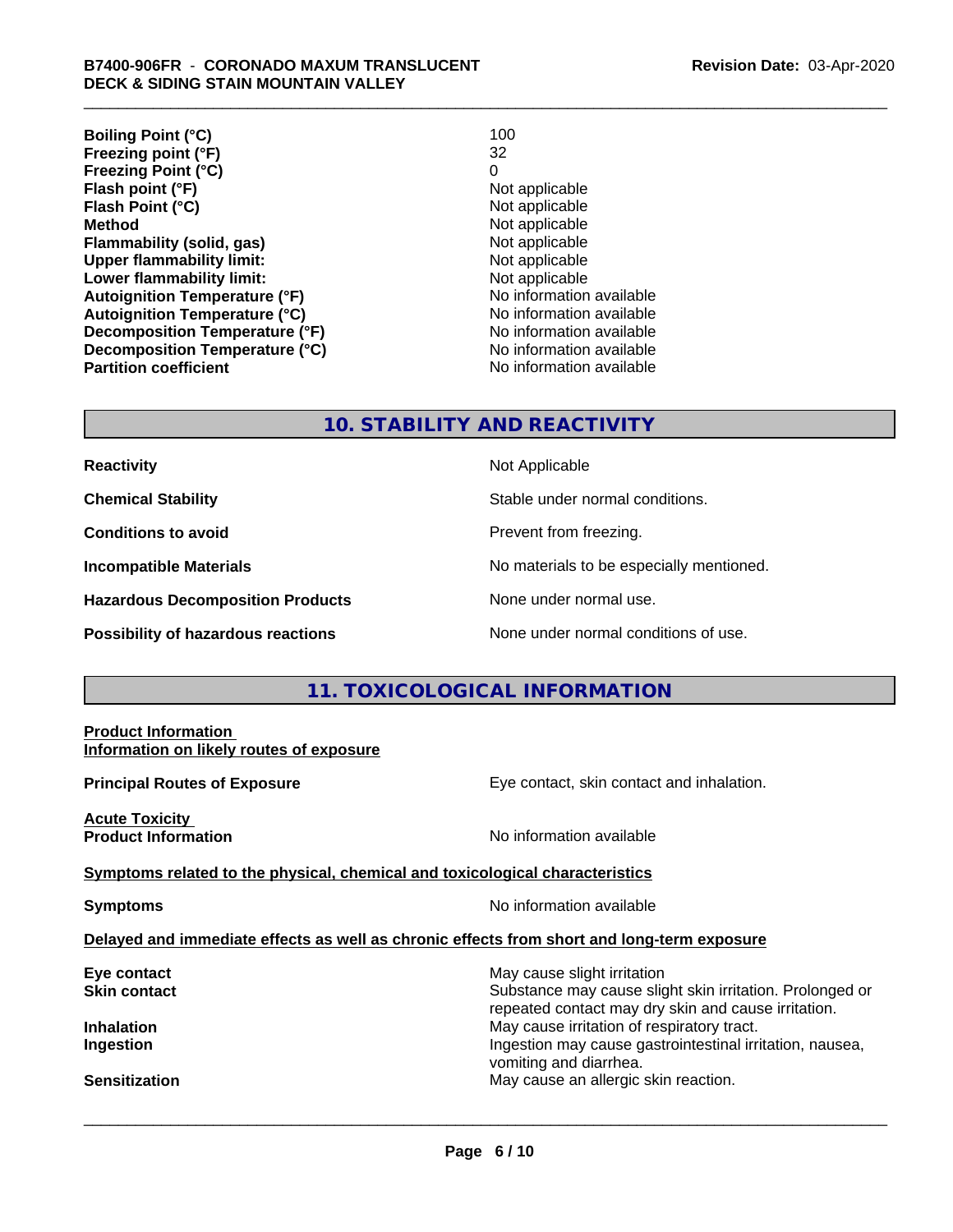| <b>Neurological Effects</b>     | No information available.                 |
|---------------------------------|-------------------------------------------|
| <b>Mutagenic Effects</b>        | Suspected of causing genetic defects.     |
| <b>Reproductive Effects</b>     | May damage fertility or the unborn child. |
| <b>Developmental Effects</b>    | No information available.                 |
| <b>Target organ effects</b>     | No information available.                 |
| <b>STOT - single exposure</b>   | No information available.                 |
| <b>STOT - repeated exposure</b> | No information available.                 |
| Other adverse effects           | No information available.                 |
| <b>Aspiration Hazard</b>        | No information available.                 |

#### **Numerical measures of toxicity**

#### **The following values are calculated based on chapter 3.1 of the GHS document**

| <b>ATEmix (oral)</b>   | 681375 mg/kg |
|------------------------|--------------|
| <b>ATEmix (dermal)</b> | 708630 mg/kg |

#### **Component Information**

| Chemical name                                                                             | Oral LD50                                    | Dermal LD50                                                      | <b>Inhalation LC50</b> |
|-------------------------------------------------------------------------------------------|----------------------------------------------|------------------------------------------------------------------|------------------------|
| Propylene glycol<br>$57 - 55 - 6$                                                         | $= 20$ g/kg (Rat)                            | $= 20800$ mg/kg (Rabbit)                                         |                        |
| Decanedioic acid,<br>  bis(1,2,2,6,6-pentamethyl-4-piperidi  <br>nyl) ester<br>41556-26-7 | $= 2615$ mg/kg (Rat)                         |                                                                  |                        |
| Carbamic acid,<br>1H-benzimidazol-2-yl-, methyl ester<br>10605-21-7                       | $>$ 5050 mg/kg (Rat)<br>$= 6400$ mg/kg (Rat) | $> 10000$ mg/kg (Rabbit) = 2 g/kg<br>$Rat$ = 8500 mg/kg (Rabbit) |                        |
| Cobalt neodecanoate<br>27253-31-2                                                         |                                              | 2500 mg/kg                                                       |                        |

#### **Chronic Toxicity**

#### **Carcinogenicity**

*The information below indicateswhether each agency has listed any ingredient as a carcinogen:.*

| <b>Chemical name</b> | <b>IARC</b>                     | <b>NTP</b>                   |
|----------------------|---------------------------------|------------------------------|
|                      | 2B<br>Possible Human Carcinogen | Reasonably Anticipated Human |
| Cobalt neodecanoate  |                                 | Carcinoden                   |

• Cobalt and cobalt compounds are listed as possible human carcinogens by IARC (2B). However, there is inadequate evidence of the carcinogenicity of cobalt and cobalt compounds in humans.

#### **Legend**

IARC - International Agency for Research on Cancer NTP - National Toxicity Program OSHA - Occupational Safety & Health Administration

**12. ECOLOGICAL INFORMATION**

### **Ecotoxicity Effects**

The environmental impact of this product has not been fully investigated.

#### **Product Information**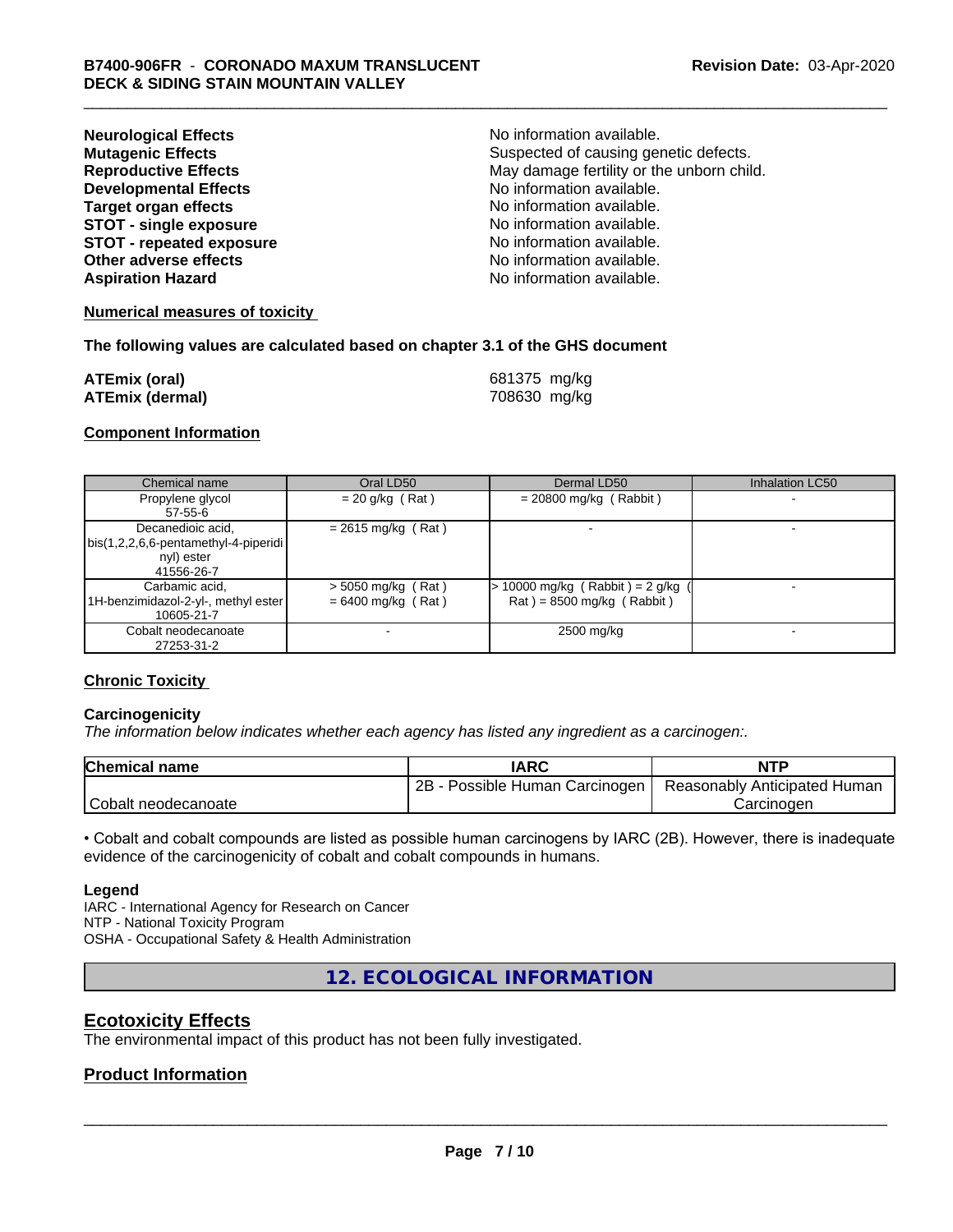#### **Acute Toxicity to Fish** No information available

# **Acute Toxicity to Aquatic Invertebrates**

No information available

#### **Acute Toxicity to Aquatic Plants**

No information available

#### **Persistence / Degradability**

No information available.

#### **Bioaccumulation**

There is no data for this product.

#### **Mobility in Environmental Media**

No information available.

#### **Ozone**

No information available

### **Component Information**

#### **Acute Toxicity to Fish**

Propylene glycol LC50: 710 mg/L (Fathead Minnow - 96 hr.) Carbamic acid, 1H-benzimidazol-2-yl-, methyl ester LC50: 1.5 mg/L (Rainbow Trout - 96 hr.)

#### **Acute Toxicity to Aquatic Invertebrates**

Propylene glycol EC50: > 10000 mg/L (Daphnia magna - 24 hr.) Carbamic acid, 1H-benzimidazol-2-yl-, methyl ester LC50: 0.22 mg/L (water flea - 48 hr.)

#### **Acute Toxicity to Aquatic Plants**

No information available

**13. DISPOSAL CONSIDERATIONS**

**Waste Disposal Method Dispose of in accordance with federal, state, provincial,** and local regulations. Local requirements may vary, consult your sanitation department or state-designated environmental protection agency for more disposal options.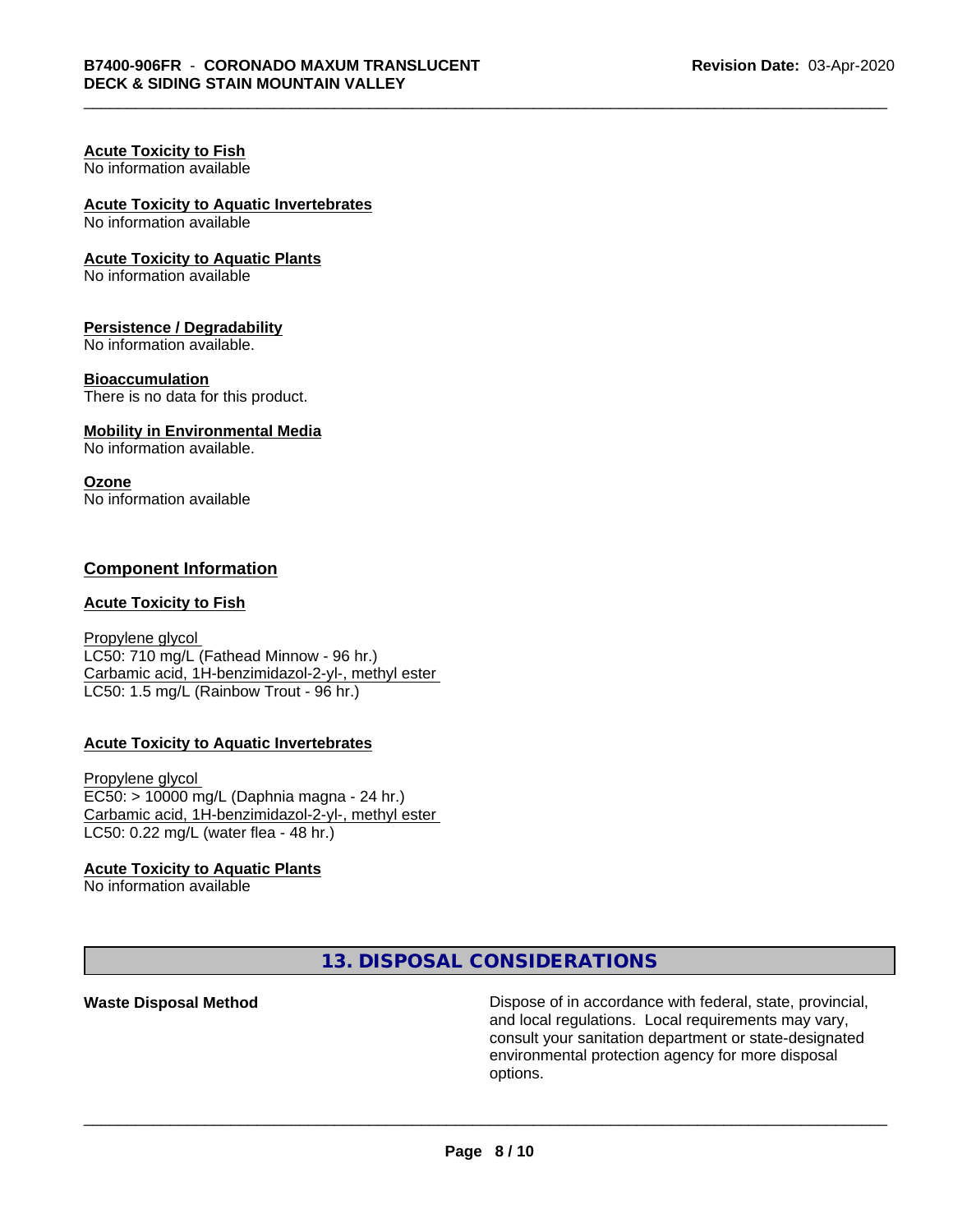#### **14. TRANSPORT INFORMATION**

**TDG** Not regulated

**ICAO / IATA** Not regulated

**IMDG / IMO** Not regulated

### **15. REGULATORY INFORMATION**

#### **International Inventories**

| <b>TSCA: United States</b> | Yes - All components are listed or exempt. |
|----------------------------|--------------------------------------------|
| <b>DSL: Canada</b>         | Yes - All components are listed or exempt. |

#### **National Pollutant Release Inventory (NPRI)**

#### **NPRI Parts 1- 4**

This product contains the following Parts 1-4 NPRI chemicals:

*None*

#### **NPRI Part 5**

This product contains the following NPRI Part 5 Chemicals:

*None*

#### **WHMIS Regulatory Status**

This product has been classified in accordance with the hazard criteria of the Hazardous Products Regulations (HPR) and the SDS contains all the information required by the HPR.

**16. OTHER INFORMATION**

**HMIS** - **Health:** 2\* **Flammability:** 0 **Reactivity:** 0 **PPE:** -

 $\overline{\phantom{a}}$  ,  $\overline{\phantom{a}}$  ,  $\overline{\phantom{a}}$  ,  $\overline{\phantom{a}}$  ,  $\overline{\phantom{a}}$  ,  $\overline{\phantom{a}}$  ,  $\overline{\phantom{a}}$  ,  $\overline{\phantom{a}}$  ,  $\overline{\phantom{a}}$  ,  $\overline{\phantom{a}}$  ,  $\overline{\phantom{a}}$  ,  $\overline{\phantom{a}}$  ,  $\overline{\phantom{a}}$  ,  $\overline{\phantom{a}}$  ,  $\overline{\phantom{a}}$  ,  $\overline{\phantom{a}}$ 

#### **HMIS Legend**

- 0 Minimal Hazard
- 1 Slight Hazard
- 2 Moderate Hazard
- 3 Serious Hazard
- 4 Severe Hazard
- \* Chronic Hazard
- X Consult your supervisor or S.O.P. for "Special" handling instructions.

*Note: The PPE rating has intentionally been left blank. Choose appropriate PPE that will protect employees from the hazards the material will present under the actual normal conditions of use.*